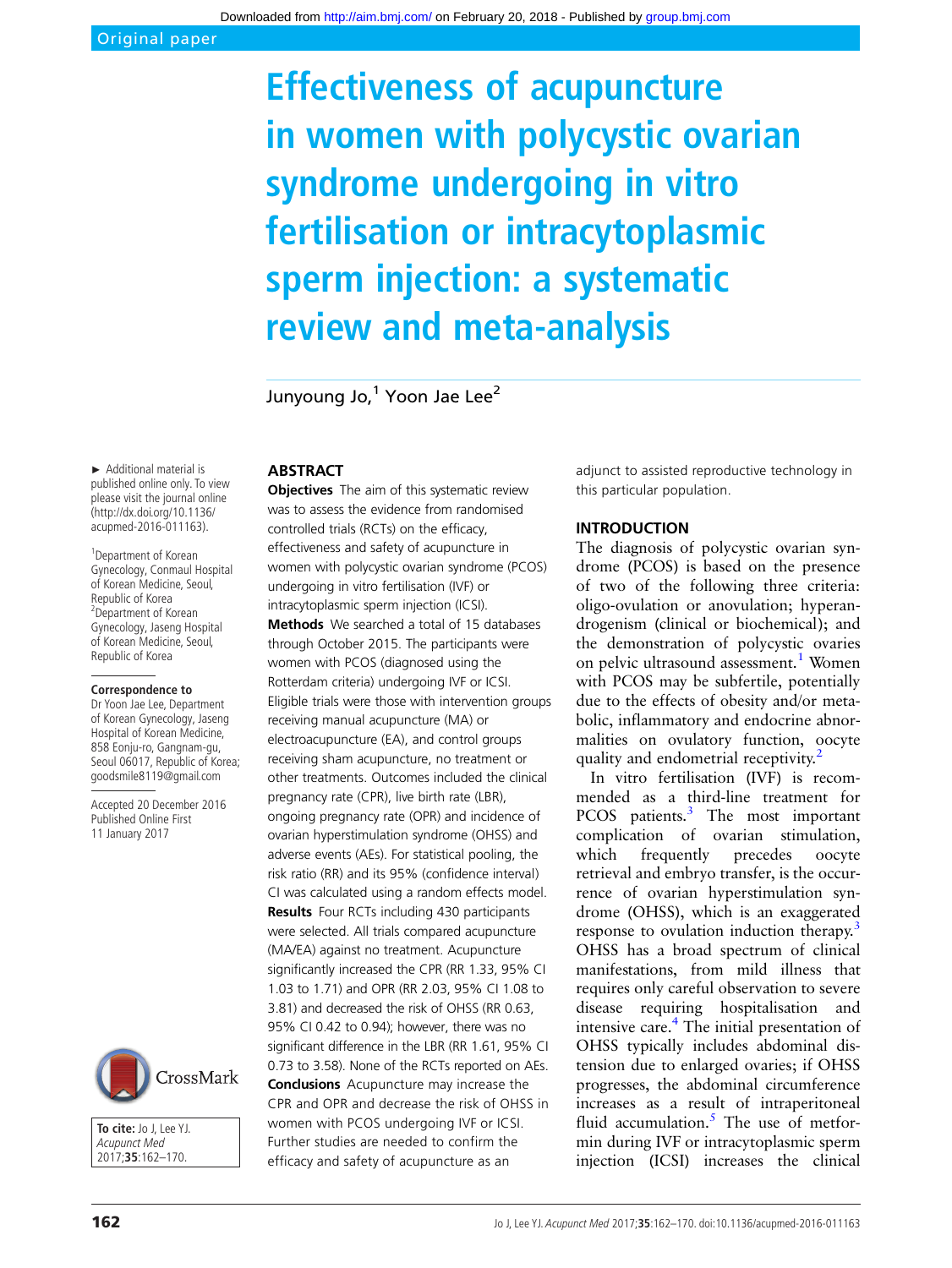pregnancy rate (CPR) and decreases the risk of OHSS; however, side effects (predominantly gastrointestinal) are more common among those taking metformin.<sup>[6](#page-7-0)</sup>

Acupuncture involves the insertion of fine needles into the body. Recent systematic reviews have reported conflicting findings as to whether or not acupuncture improves the live birth rate (LBR) in women undergoing IVF. $\frac{7}{1}$  $\frac{7}{1}$  $\frac{7}{1}$  Meta-analyses of acupuncture trials are complicated by the following issues: (1) the validity of sham controls; (2) the influence of the baseline pregnancy rate; and (3) variations in treatment timing in relation to egg retrieval or embryo transfer, intervention characteristics and the overall number of treat-ments.<sup>[7](#page-7-0)</sup> Furthermore, these reviews have included both patients with PCOS and those with infertility secondary to various other factors. Several clinical studies have indicated that acupuncture improves ovulatory dysfunction and insulin sensitivity, and decreases testosterone, in patients with  $PCOS.<sup>8-10</sup>$  $PCOS.<sup>8-10</sup>$  $PCOS.<sup>8-10</sup>$  Given that women with PCOS undergoing ovarian stimulation are considered to be at increased risk for OHSS, it is important to confirm the effects and safety of acupuncture as an adjunct treatment in this particular population, to maximise the success rates of IVF or ICSI.

Therefore, the aim of this systematic review was to summarise and evaluate the current evidence from randomised controlled trials (RCTs) regarding the efficacy/effectiveness of acupuncture provided during IVF or ICSI at achieving pregnancy in women with PCOS, and to consider its safety.

## **METHODS**

## Literature search strategy

We searched electronic databases for relevant studies published before October 2015. The search included four international, three Chinese, six Korean and two Japanese databases: Ovid-Medline (1946 to October 2015), Ovid-EMBASE (1974 to October 2015), Cochrane Central Register of Controlled Trials (CENTRAL), the Allied and Complementary Medicine Database (AMED; 1985 to October 2015), China National Knowledge Infrastructure (CNKI), Wanfang DATA, Chongqing VIP, KoreaMed, Oriental Medicine Advanced Searching Integrated System (OASIS), Korean Medical Database (KMBASE), Korean Studies Information Service System (KISS), Society Database of Korea Institute of Science and Technology Information (KISTI), National Digital Science Library (NDSL), Japan Science and Technology Information Aggregator, Electronic ( J-STAGE) and Medical\*Online ([http://www.medicalonline.jp/\)](http://www.medicalonline.jp/). The combinations of MeSH terms and keywords included 'polycystic ovary', 'polycystic ovary syndrome', 'amenorrhea', 'acupuncture', 'electroacupuncture', 'in vitro fertilization' and 'intracytoplasmic sperm injection'. The detailed search strategies are provided in online [supplementary file 1](http://dx.doi.org/10.1136/acupmed-2016-011163). No language restrictions were imposed.

## Study selection

All studies were selected and independently reviewed by two reviewers ( JJ and YJL). The titles and abstracts were initially reviewed, and articles that did not fit the eligibility criteria were excluded. If the title or abstract appeared to meet the eligibility criteria or we were unable to determine its eligibility, the full texts of the articles were obtained for further evaluation. Discrepancies between the reviewers were resolved by consensus.

## Types of studies

We included all RCTs that compared acupuncture treatment with placebo (ie, efficacy trials), no treatment (ie, effectiveness trials) or other active intervention (ie, comparative effectiveness trials) in women with PCOS undergoing IVF or ICSI. Non-randomised trials, quasi-experimental studies and observational studies were excluded.

## Types of participants

The trials involved women who were diagnosed with PCOS based on the definition agreed by the European Society of Human Reproduction and Embryology (ESHRE) and the American Society of Reproductive Medicine (ASRM) consensus meeting in  $2003<sup>1</sup>$  $2003<sup>1</sup>$  $2003<sup>1</sup>$  Any woman with two out of the following three criteria was considered to have PCOS: (1) oligo-ovulation or anovulation; (2) hyperandrogenaemia; or (3) polycystic ovaries. Importantly, other aetiologies of hyperandrogenism (such as androgen-secreting tumours, hyperprolactinaemia, thyroid disease, Cushing syndrome and congenital adrenal cortical hyperplasia) needed to have been excluded.

## Types of interventions

We included any trial in which the acupuncture intervention involved the insertion of needles into traditional acupuncture points regardless of the type of acupuncture (ie, both manual acupuncture (MA) and electroacupuncture (EA) studies) were included, while studies that did not involve skin penetration, such as those evaluating acupressure or moxibustion, were excluded. Studies that investigated laser acupuncture or the combined effects of acupuncture and related modalities, such as herbal medicine, were also excluded.

## Types of control groups

Trials that included sham acupuncture, no treatment or other treatments (eg, metformin) in the control group were considered. Trials in which the other treatments were applied to both groups (acupuncture and control) in the same manner were also included.

## Types of outcome measures

Primary outcomes were CPR and LBR. Secondary outcomes included the ongoing pregnancy rate (OPR)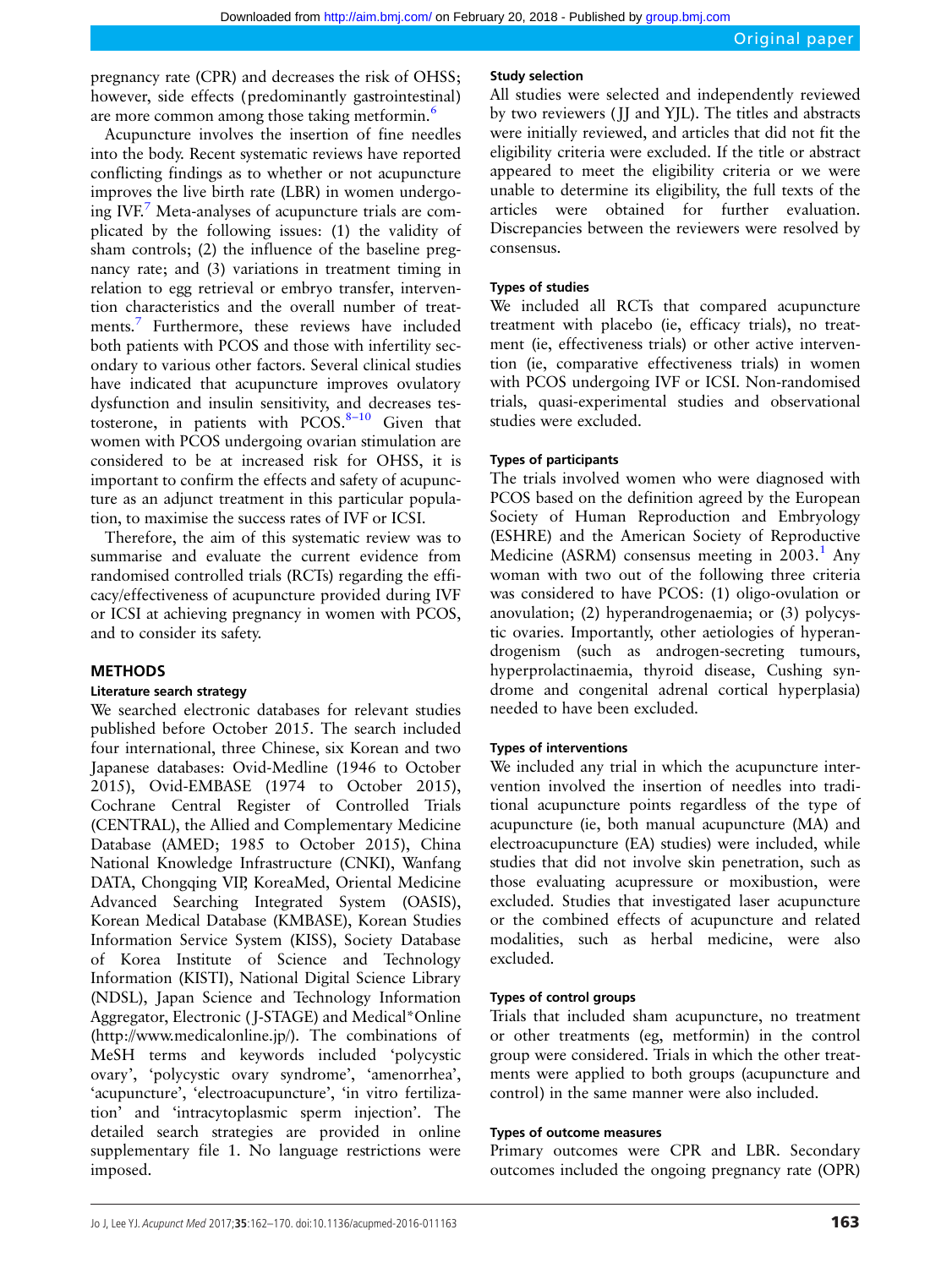and the incidence of OHSS and adverse events (AEs). Clinical pregnancy was defined as the identification of an intrauterine gestational sac on an ultrasound scan. Ongoing pregnancy was defined as evidence of a gestational sac with a fetal heartbeat at 12 weeks gestation, and live birth was defined as delivery of a live infant after 20 completed weeks of gestation.

## Data extraction and risk of bias assessment

Two reviewers (JJ and YJL) extracted data using a standardised data extraction form. Discrepancies were resolved by consensus. The form included information that pertained to the first author, country where the trial was conducted, year of publication, number of participants allocated to each group, details of the acupuncture intervention, comparison group, outcome measures, and reported AEs associated with acupuncture. For cases in which the study had multiple publications, the main trial report was used as the reference and additional details were derived from the secondary papers. If the data in an article were insufficient or ambiguous, one reviewer (YJL) contacted the corresponding author by email to request additional information.

Two authors (JJ and YJL) independently evaluated the risk of bias of the included studies. Risk of bias was assessed using the Cochrane Collaboration's assessment tool. $11$  The criteria consisted of seven items related to random sequence generation and allocation concealment, blinding of participants and personnel, outcome assessment, incomplete outcome data, selective outcome reporting and other sources of bias. Discrepancies between the two reviewers were resolved by discussion until consensus was reached.

## Statistical analyses

Statistical analyses were performed with Review Manager V.5.3 (Nordic Cochrane Centre, Cochrane Collaboration, Copenhagen; 2014). Trials were combined according to the type of intervention and type of outcome measure. For dichotomous data, we expressed the results for each study as the risk ratio (RR) using a random effects model with 95% (confidence interval) CIs. Heterogeneity between studies was assessed using the Cochrane's Q and  $I^2$  statis-tics.<sup>[12](#page-7-0)</sup> The  $I<sup>2</sup>$  statistic indicates the proportion of variability among trials that cannot be explained by chance alone; we considered an  $I^2$  value >50% to indicate substantial heterogeneity.<sup>[11 12](#page-7-0)</sup>

## Level of evidence

The Grades of Recommendations, Assessment, Development and Evaluation (GRADE) approach was used to assess the level of evidence and summarise each outcome.<sup>13</sup> <sup>14</sup> GRADE profiler software for Windows V.3.6.1 (GRADE working group) was used. The level of evidence was categorised into four levels: high, moderate, low, or very low.

# RESULTS

## Search results

Our initial search identified 353 articles [\(figure 1\)](#page-3-0). After duplicate articles were removed, 281 articles were screened. We excluded 264 articles based on the title and abstract and retrieved 17 articles for more detailed evaluation. We subsequently excluded 13 publications and included four studies in our review. The characteristics of the included trials are summarised in [table 1.](#page-4-0)

## Study design

Three of the four RCTs originated from China and were published in Chinese;  $15-17$  $15-17$  the remaining study originated from Iran and was published in English.<sup>[18](#page-7-0)</sup> All the RCTs involved a single centre and a two-arm design with parallel groups. One article<sup>[16](#page-7-0)</sup> was an unpublished doctoral thesis; the remaining three studies<sup>15</sup> <sup>17</sup> <sup>18</sup> were published in peer-reviewed journals.

## **Participants**

Four hundred and thirty participants were enrolled in these four studies. The sample size of each study ranged from 62 to 200. Calculations of sample size and statistical power were not reported in any study. All participants were subfertile women of reproductive age who met the Rotterdam diagnostic criteria for  $PCOS<sup>1</sup>$  $PCOS<sup>1</sup>$  $PCOS<sup>1</sup>$ . The baseline characteristics of the groups were comparable for each study.

## Interventions

All the trials assessed acupuncture therapy alone in the treatment group and no treatment in the control group. One trial used MA with manual stimulation,  $16$ and the other trials used MA followed by electrical stimulation, that is,  $EA$ <sup>[15 17 18](#page-7-0)</sup> The acupuncture interventions varied between studies in terms of individual acupuncture point selection and the frequency, timing and number of acupuncture treatments. In the studies by Li et  $al^{15}$  $al^{15}$  $al^{15}$  and Cui et  $al^{17}$  $al^{17}$  $al^{17}$  EA was administered during the menstrual cycle immediately before controlled ovarian hyperstimulation (COH) and during COH (not during menstruation). The needle was inserted using a rotating technique and manipulated until the patient felt *de qi*. Electrical stimulation was subsequently applied using dense-disperse waves at 16–18 Hz and endurable intensity. Treatment was administered once a day for 30 min per session. After every 5 days of EA, the patient stopped treatment for 1 or 2 days. The treatment was maintained until the day of oocyte collection. Altutunji<sup>[16](#page-7-0)</sup> administered MA from the third day of the follicular phase until the day of human chorionic gonadotropin administration. The needles were inserted into the skin to a depth of 15– 30 mm depending on the region of the body. Needle reactions were elicited during initial insertion. Every 10 min, the needles were manually stimulated by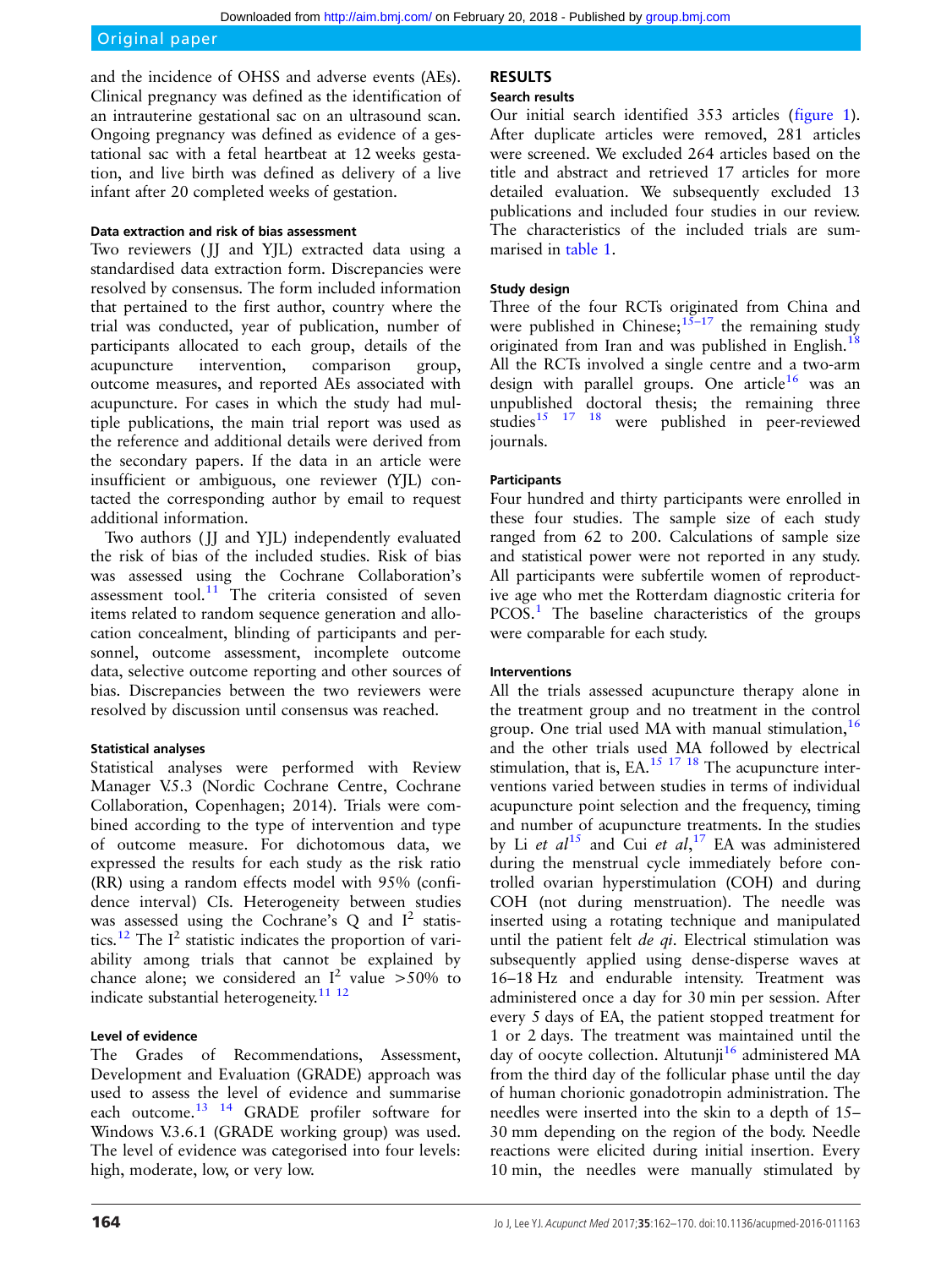

<span id="page-3-0"></span>

Figure 1 PRISMA flow diagram of literature search. PCOS, polycystic ovarian syndrome; PRISMA, Preferred Reporting Items for Systemic Reviews and Meta-Analyses; RCT, randomized controlled trial.

rotating, lifting and thrusting the handle to maintain the *de qi* sensation. The needles were retained in position for 30–40 min and subsequently removed. In the RCT by Rashidi et  $al$ ,<sup>[18](#page-7-0)</sup> EA was performed on the 21st day of the previous cycle (start of downregulation), the first day of stimulation, 2 days before oocyte retrieval, and immediately before and after embryo transfer. Insertion of the acupuncture needle into the point typically generated  $de\ qi$ . Acupuncture points were needled bilaterally to a depth of 25 mm and stimulated electrically for 30 min.

#### Risk of bias in included studies

Among the four included RCTs, one study utilised an inadequate randomisation procedure of selecting odd or paired numbers,<sup>[16](#page-7-0)</sup> whereas another study<sup>[15](#page-7-0)</sup> described adequate methods of random sequence generation using a randomisation table. We rated the other two studies $17 \frac{18}{18}$  as having an unclear risk of selection bias because they failed to describe an adequate method of random number generation. With respect to allocation concealment, we rated all four studies $15-18$  $15-18$  as having an unclear risk of selection bias because they did not describe an acceptable method. Blinding of patients was not applicable as all trials



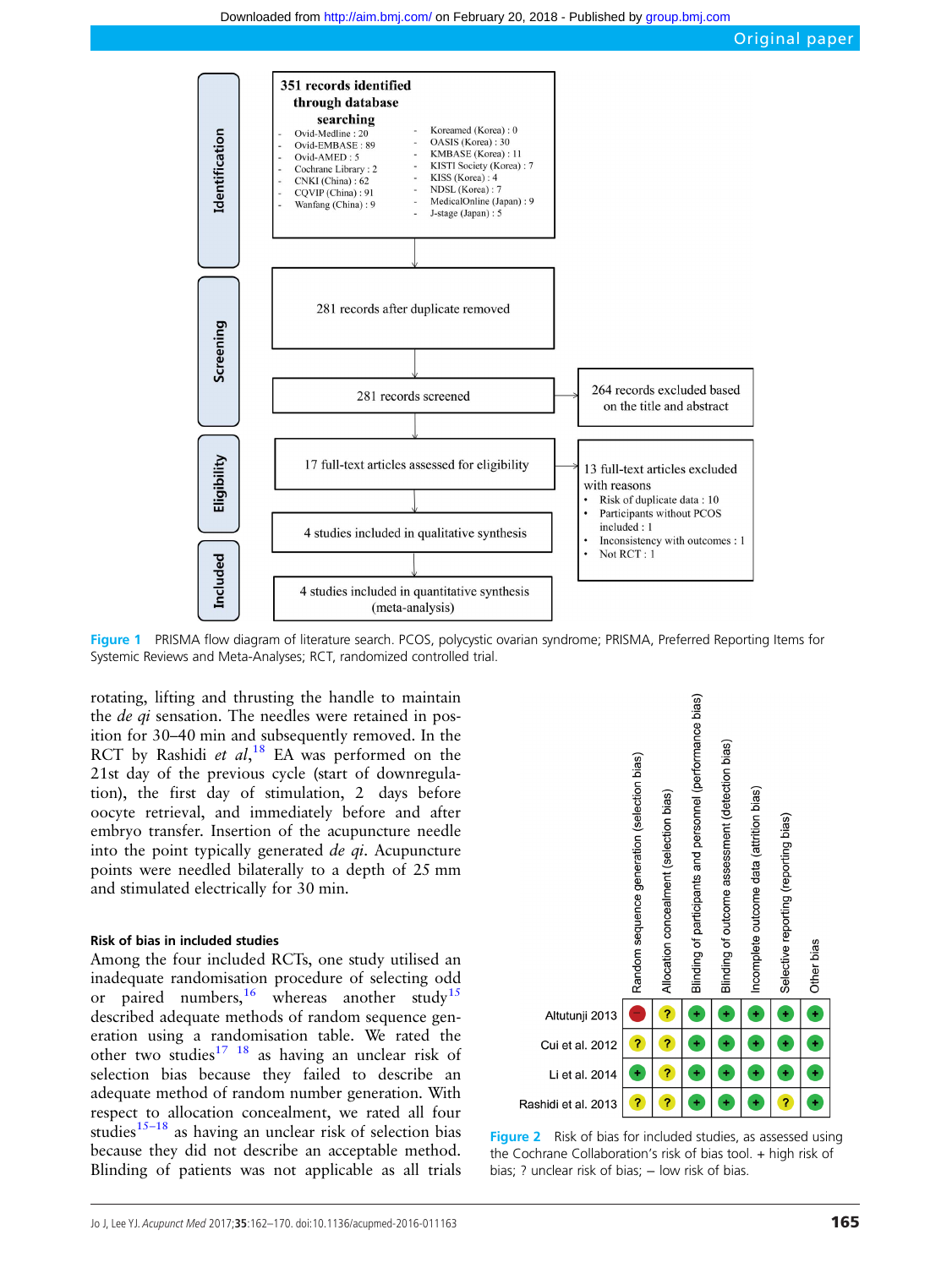<span id="page-4-0"></span>

|                                  |                                     | <b>Table 1</b> Characteristics of the included trials |                                                   |                                              |                                            |             |                 |                                                                                                                                                                                                                     |             |                                |                          |
|----------------------------------|-------------------------------------|-------------------------------------------------------|---------------------------------------------------|----------------------------------------------|--------------------------------------------|-------------|-----------------|---------------------------------------------------------------------------------------------------------------------------------------------------------------------------------------------------------------------|-------------|--------------------------------|--------------------------|
| Study                            | (Period)<br>Country                 | Number of                                             | participants Age (years)                          | <b>BMI</b> (baseline)                        | infertility (years) (type)<br>Duration of  | Acupuncture | Comparison      | Acupuncture points                                                                                                                                                                                                  | sessions    | Number of Relevant<br>outcomes | <b>Adverse</b><br>events |
| Li et al <sup>15</sup>           | China (Jan<br>$2009 - Dec$<br>2012) | Control: 98<br>Acu: 102                               | Control: $31 \pm 5$<br>Acu: $31\pm5$              | Control: 23.33±3.58<br>Acu: 23.36±6.40       | Control: $4.69 + 3.41$<br>Acu: 4.36±3.16   | EÁ          | No intervention | BL23, CV6, ST36, SP6, PC6<br>and Zigong                                                                                                                                                                             | $\approx$   | CPR, OHSS                      | ⋚                        |
| Altutunji <sup>16</sup>          | China (Mar<br>$2011 -$ Jul<br>2012) | Control: 69<br>Acu: 33                                | Acu: $28.03 + 3.70$<br>Control: 27.97<br>$+4.03,$ | Control: 22.68±2.75<br>Acu: $22.57 + 3.02$   | Control: $3.62 \pm 1.66$<br>Acu: 4.12±2.32 | $\leq$      | No intervention | CV3 + bilateral LR3, SP6, SP8,<br>ST36, SP10, ST29 and LI4                                                                                                                                                          | $8 - 12$    | CPR, OPR,<br><b>OHSS</b>       | $\widetilde{\Xi}$        |
| Cui et al <sup>17</sup>          | China (Jan<br>2007-Dec<br>2008)     | Control: 32<br>Acu: 34                                | Control: 29.3±3.45<br>Acu: 29.3±3.7               | Control: 23.96±3.14<br>Acu: 24.24 $\pm$ 4.13 | Control: $4.25 \pm 3.01$<br>Acu: 4.00±2.62 | EÁ          | No intervention | CV4, CV3, SP6, KI3 and<br>Zigong                                                                                                                                                                                    | $\geqslant$ | BR, CPR,<br>OPR, OHSS          | $\widetilde{\Xi}$        |
| Rashidi<br>$et$ al <sup>18</sup> | $2009 -$ Sep<br>Iran (Jun<br>2010)  | Control: 31<br>Acu: 31                                | Control: 32.10±4.68<br>Acu: $31.03 + 4.82$        | Control: 26.10±4.15<br>Acu: $27.83 + 4.61$   | Control: $9.41 + 4.93$<br>Acu: 9.09±4.65   | EÁ          | No intervention | First three sessions: LI4, SP6,<br>R3, CV4, GV20, ST36 and<br>LR3, SP10, PC6, ST29 and<br>uterus). Next two sessions:<br>auricular points (Shenmen)<br>auricular points (ovary and                                  |             | CPR, OPR                       | $\widetilde{\Xi}$        |
| pregnancy rate.                  | Data are presented as mean±SD       |                                                       |                                                   |                                              |                                            |             |                 | Acu, acupuncture; BMI, body mass index; CPR, clinical pregnancy rate; EA, electroacupuncture; LBR, live birth rate; MA, manual acupuncture; NR, not reported; OHSS, ovarian hyperstimulation syndrome; OPR, ongoing |             |                                |                          |

Downloaded from<http://aim.bmj.com/>on February 20, 2018 - Published by [group.bmj.com](http://group.bmj.com)

compared acupuncture with no active intervention. Blinding of the outcome assessor was only explicitly reported in one trial.<sup>[16](#page-7-0)</sup> While the other three trials<sup>[15 17 18](#page-7-0)</sup> failed to report whether outcome assessors were blinded or not, it was judged that the results were not likely to have been influenced by any potential lack of blinding because the outcomes of pregnancy rate were objective in nature. Thus, we rated these studies as being at low risk for performance and detection bias. All trials<sup>15–[18](#page-7-0)</sup> were at low risk of attrition bias without any significant incomplete outcome data. One trial<sup>[18](#page-7-0)</sup> that did not report LBR had an unclear risk of bias for selective reporting. The other three trials<sup>15–[17](#page-7-0)</sup> had a low risk of bias because they reported all expected outcomes. Other sources of bias were deemed to be low risk in all trials. A graphical summary of the overall risk of bias assessment is presented in [figure 2](#page-3-0).

## Effectiveness of acupuncture

## Primary outcomes

Only one study<sup>[17](#page-7-0)</sup> documented the LBR for acupuncture versus no treatment: there was no significant difference in LBR between the acupuncture and control groups (RR 1.61, 95% CI 0.73 to 3.58,  $p=0.24$ ;  $n=66$ ). Four studies<sup>[15](#page-7-0)–18</sup> assessed the CPR. The pooled data indicated that acupuncture significantly increased the CPR compared with no treatment (RR 1.30, 95% CI 1.01 to 1.65,  $I^2=0\%$ , p=0.02;  $n=404$ , as shown in [figure 3](#page-5-0).

## Secondary outcomes

OPR results were extracted from two studies.<sup>16</sup> <sup>18</sup> OPR was significantly increased in the acupuncture group compared with the no treatment group (RR 1.99, 95% CI 1.06 to 3.74,  $I^2=0\%$ , p=0.03;  $n=164$ ). Furthermore, the pooled results from three trials<sup>[15](#page-7-0)–17</sup> indicated that the incidence of OHSS was significantly lower in the acupuncture group compared with the no treatment group (RR 0.63, 95% CI 0.42 to 0.94,  $I^2 = 0\%$ , p=0.03; n=368).

## Adverse events and level of evidence

None of the RCTs reported data regarding AEs. The levels of evidence of all outcomes as determined by GRADE were low because of the risk of bias within the trials and the small sample sizes [\(table 2\)](#page-6-0).

## **DISCUSSION**

This systematic review and meta-analysis found no conclusive evidence that acupuncture treatment during IVF or ICSI improves LBR in women with PCOS, which is likely a reflection of the limited number of studies. However, our pooled results indicated that acupuncture treatment increases CPR and OPR and decreases the risk of OHSS. These seemingly positive results should be interpreted cautiously, mainly because of the limited number of participants and the unclear risk of bias regarding allocation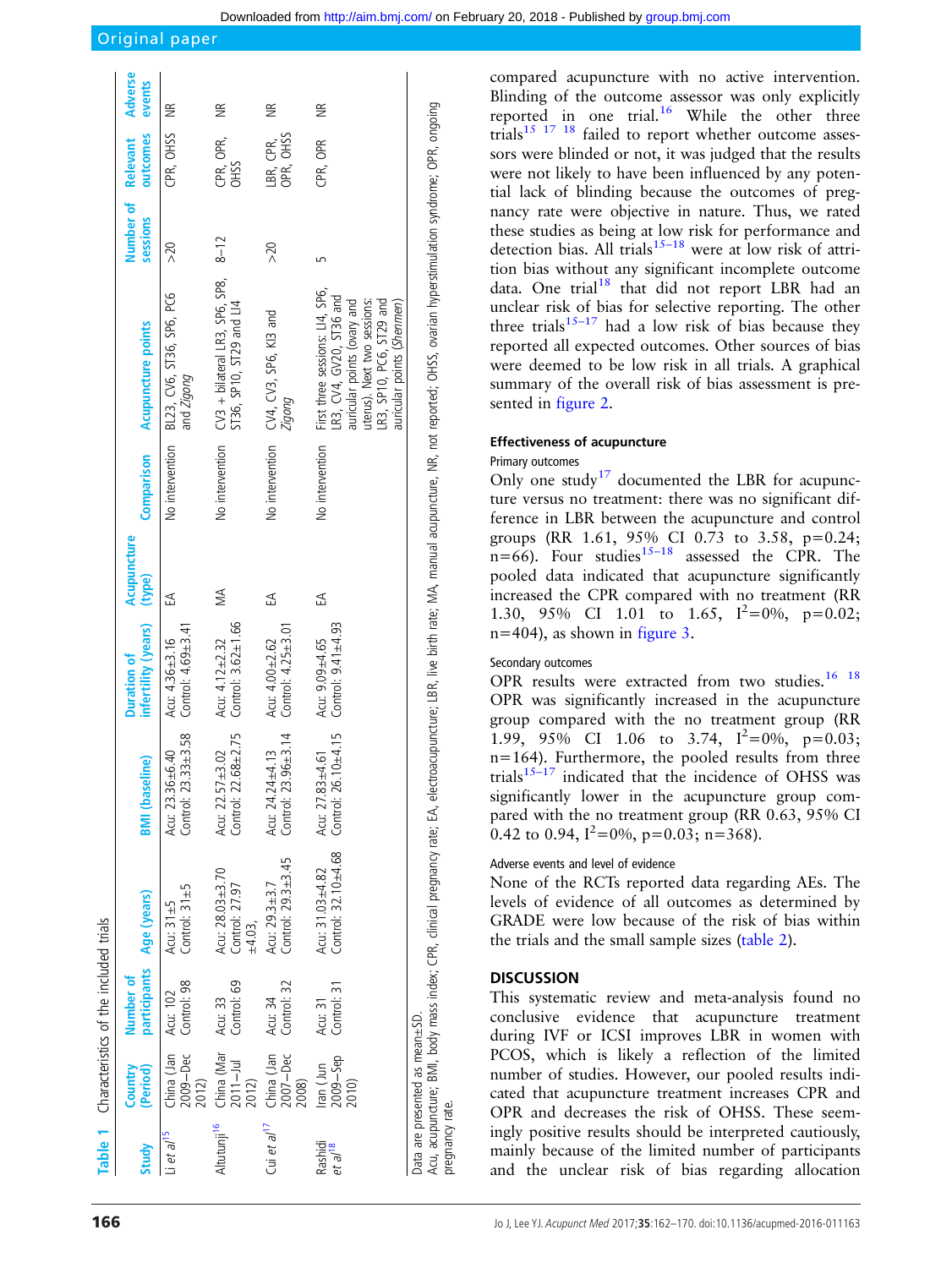## <span id="page-5-0"></span>Clinical pregnancy rate

|                                                                                                 | Acupuncture |     | Control                   |     |        | <b>Risk Ratio</b>   |      |     | <b>Risk Ratio</b>                                |     |
|-------------------------------------------------------------------------------------------------|-------------|-----|---------------------------|-----|--------|---------------------|------|-----|--------------------------------------------------|-----|
| <b>Study or Subgroup</b>                                                                        | Events      |     | <b>Total Events Total</b> |     | Weight | M-H, Random, 95% CI |      |     | M-H, Random, 95% CI                              |     |
| Cui et al. 2012                                                                                 | 14          | 34  | 11                        | 32  | 16.4%  | 1.20 [0.64, 2.24]   |      |     |                                                  |     |
| Altutunji 2013                                                                                  | 11          | 33  | 11                        | 69  | 12.2%  | 2.09 [1.01, 4.32]   |      |     |                                                  |     |
| Rashidi et al. 2013                                                                             | 8           | 31  | 5                         | 31  | 6.4%   | 1.60 [0.59, 4.35]   |      |     |                                                  |     |
| Li et al. 2014                                                                                  | 50          | 102 | 39                        | 98  | 65.0%  | 1.23 [0.90, 1.69]   |      |     |                                                  |     |
| <b>Total (95% CI)</b>                                                                           |             | 200 |                           | 230 | 100.0% | 1.33 [1.03, 1.71]   |      |     |                                                  |     |
| <b>Total events</b>                                                                             | 83          |     | 66                        |     |        |                     |      |     |                                                  |     |
| Heterogeneity: Tau <sup>2</sup> = 0.00; Chi <sup>2</sup> = 1.98, df = 3 (P = 0.58); $I^2 = 0\%$ |             |     |                           |     |        |                     |      |     |                                                  |     |
| Test for overall effect: $Z = 2.21$ (P = 0.03)                                                  |             |     |                           |     |        |                     | 0.01 | 0.1 | 10<br><b>Favours Control</b> Favours Acupuncture | 100 |
|                                                                                                 |             |     |                           |     |        |                     |      |     |                                                  |     |

## Ongoing pregnancy rate



## Ovarian hyperstimulation syndrome



Figure 3 Forest plots demonstrating the effects of acupuncture on clinical pregnancy and ongoing pregnancy rates and the incidence of ovarian hyperstimulation syndrome, relative to no treatment.

concealment in the included studies. The level of evidence of all outcomes was assessed as 'low' using GRADE, and AEs were not reported by any trials.

Acupuncture treatment at or around the time of IVF may increase uterine blood flow, inhibit uterine motility, modulate immune function and/or relieve depression, anxiety and stress.<sup>[19](#page-7-0)</sup> Collectively, these mechanisms of action of acupuncture are considered to result in improved embryo implantation. Although the exact underlying mechanism of action by which acupuncture reduces the risk of OHSS remains unknown, it may involve decreased production of vascular endothelial growth factor, which is one of the most important factors in the pathophysiology of OHSS.<sup>[20](#page-7-0)</sup> Acupuncture also reduces serum anti-Mullerian hormone levels and ovarian volume in women with  $PCOS.<sup>21</sup>$  $PCOS.<sup>21</sup>$  $PCOS.<sup>21</sup>$  Meanwhile, there is emerging evidence for the effects of acupuncture in patients with diminished ovarian reserve who appear to be at the end of the reproductive dysfunction spectrum. $22$ However, further research is required to elucidate the precise effects and mechanisms of action of

acupuncture in these two patient populations with reproductive dysfunction.

Acupuncture has been shown to have similar effects to metformin in terms of increased CPR during IVF or ICSI.<sup>[6](#page-7-0)</sup> Metformin is potentially better at decreasing the risk of OHSS when compared with acupuncture; however, metformin treatment is also associated with ( predominantly gastrointestinal) side effects.<sup>[6](#page-7-0)</sup>

In the present study, the overall quality of evidence for all outcomes was rated as low using GRADE methods. Only one trial had a low risk of selection bias in view of adequate randomisation. Furthermore, all trials had an unclear risk of bias due to uncertain allocation concealment. Therefore, the included studies are not entirely free from selection bias, which could result in an overestimation of the benefits of acupuncture in the included trials.

One limitation of this review is the lack of complete data from some studies, despite our attempts to obtain missing information from the study authors. We conducted a thorough search and made every effort to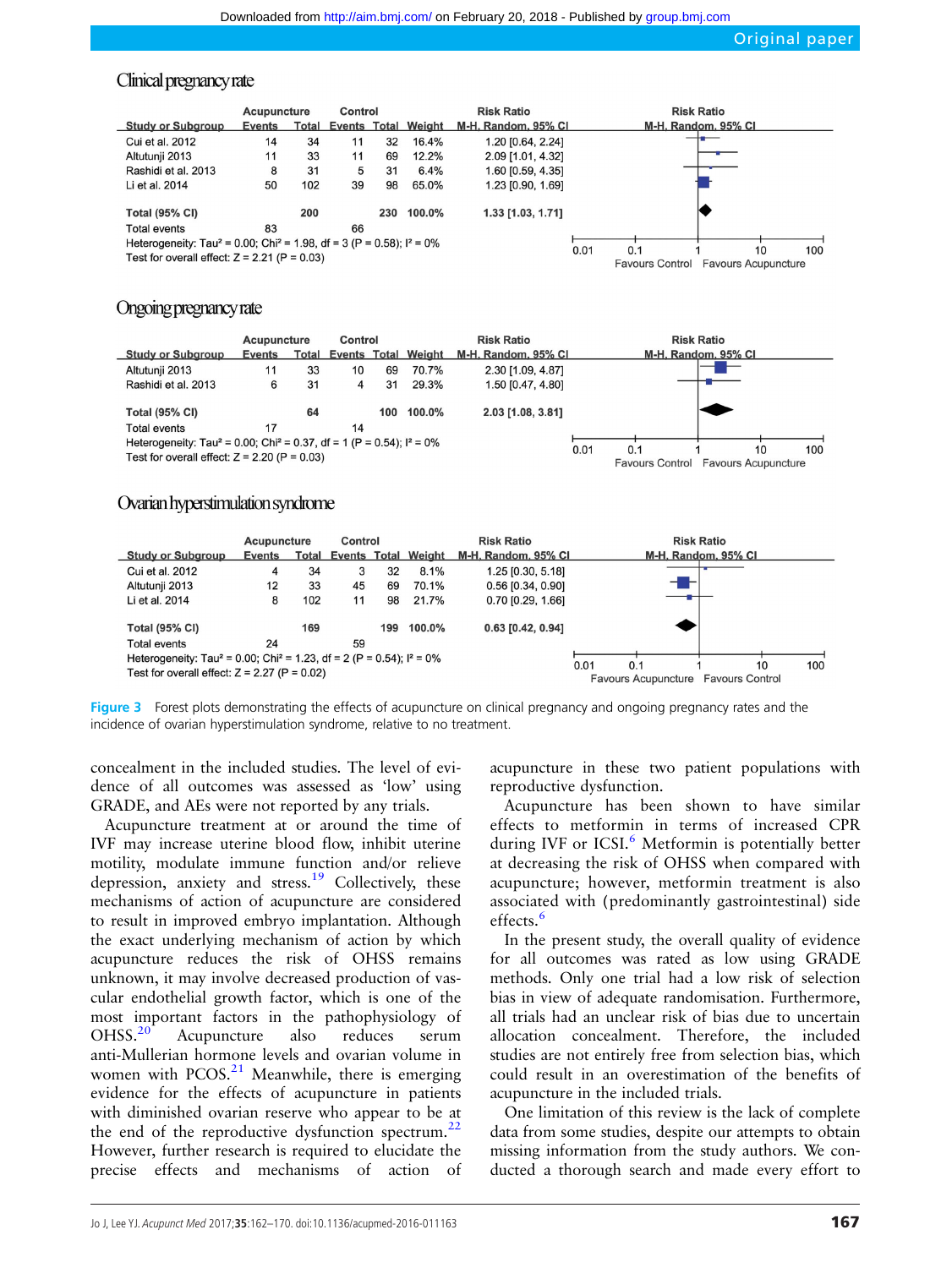## <span id="page-6-0"></span>Table 2 Summary of findings

Acupuncture vs no treatment during IVF or ICSI in women with PCOS

#### Patient or population: patients with PCOS undergoing IVF Setting: RCT Intervention: acupuncture

Comparison: control (no acupuncture)

|                         | (95% CI)            | <b>Illustrative comparative risks*</b>  |                                      |                                  | Level of evidence<br>(GRADE)               | <b>Comments</b> |
|-------------------------|---------------------|-----------------------------------------|--------------------------------------|----------------------------------|--------------------------------------------|-----------------|
|                         | <b>Assumed risk</b> | <b>Corresponding risk</b>               | <b>Relative effect</b><br>(95% CI)   | No. of participants<br>(studies) |                                            |                 |
| <b>Outcomes</b>         | <b>Comparison</b>   | <b>Acupuncture</b>                      |                                      |                                  |                                            |                 |
| Live birth rate         | 219 per 1000        | 352 per 1000<br>$(153 \text{ to } 619)$ | RR 1.61<br>$(0.73 \text{ to } 3.58)$ | 66 (1 study)                     | $\oplus \oplus \ominus$<br>$low++$         |                 |
| Clinical pregnancy rate | 287 per 1000        | 387 per 1000<br>(301 to 499)            | RR 1.35<br>$(1.05 \text{ to } 1.74)$ | 430 (4 studies)                  | $\oplus \oplus \ominus \ominus$<br>$low++$ |                 |
| Ongoing pregnancy rate  | 140 per 1000        | 279 per 1000<br>$(148 \text{ to } 524)$ | RR 1.99<br>$(1.06 \text{ to } 3.74)$ | 164 (2 studies)                  | $\oplus \oplus \ominus$<br>$low++$         |                 |
| <b>OHSS</b>             | 296 per 1000        | 190 per 1000<br>(127 to 288)            | RR 0.64<br>$(0.43 \text{ to } 0.97)$ | 368 (3 studies)                  | $\oplus \oplus \ominus$<br>$low++$         |                 |

\*The basis for the assumed risk (eg, the median control group risk across studies) is provided in the footnotes. The corresponding risk (and its 95% CI) is based on the assumed risk in the comparison group and the relative effect of the intervention (and its 95% CI).

†Serious risk of bias as a result of randomisation and allocation concealment.

‡Low number of participants.

GRADE, Grades of Recommendations, Assessment, Development and Evaluation; ICSI, intracytoplasmic sperm injection; IVF, in vitro fertilization; OHSS, ovarian hyperstimulation syndrome; PCOS, polycystic ovarian syndrome; RCT, randomized controlled trial; RR, risk ratio.

identify all existing RCTs that assessed acupuncture treatment in women with PCOS who were undergoing assisted reproductive technology cycles; however, it remains possible that there are unpublished studies that were consequently not retrieved.

## Implications for practice

The current evidence suggests that acupuncture increases CPR and OPR and decreases the risk of OHSS in patients with PCOS undergoing IVF or ICSI. Thus, acupuncture could be used as an OHSS prevention strategy. It was not possible to compare the effects of acupuncture on the IVF or ICSI outcomes of women with PCOS compared with those of women with other types of infertility due to discordance of previous systematic reviews. Interestingly, GV20, LI4, SP6, ST29 and ST36 appear to be the most frequently needled acupuncture points among women with variable causes of infertility undergoing IVF, $23$  whereas CV3, CV4 and Zigong were also included for women with PCOS undergoing IVF in this review.

## Implications for research

Only one trial<sup>[17](#page-7-0)</sup> reported the LBR, and none of the trials reported the rate of healthy 'take-home' babies, which is considered to be the most important long-term outcome of interest for patients.<sup>[6](#page-7-0)</sup> The primary endpoints of the four trials were not clearly reported. In addition, no trial reported a formal sample size calculation, which is an essential prerequisite to ensure adequate statistical power.<sup>24</sup>

None of the four studies used a sham intervention or included a conventional control group. However, the need to blind participants is arguably less critical when the outcome is entirely objective (ie, pregnancy and birth). $25$  Moreover, if sham acupuncture is not an inert placebo but rather an active treatment that may affect pregnancy outcome, then its use as a control may further confuse, rather than clarify, the interpretation of the effects of acupuncture on IVF outcomes. $26$  Thus, a comparative study to determine the effectiveness of acupuncture relative to a conventional control treatment, such as metformin, would be informative.

One<sup>[18](#page-7-0)</sup> of the four trials used only five acupuncture sessions. This approach may be considered 'low dose'; a clinically valid dosage of acupuncture typically involves needle insertion at 4–10 (or more) acupuncture points and more than  $six$  sessions.<sup>[27](#page-7-0)</sup> Furthermore, most of the trials used relatively fixed protocols for all individuals in the trial, without considering individual characteristics. It has been argued that treatment should be individually tailored to obtain optimal outcomes.<sup>[28](#page-8-0)</sup>

In this review, no studies reported information regarding AEs. Although existing studies regarding acupuncture for various conditions have supported the assertion that it is a relatively safe treatment modality,<sup>[29](#page-8-0)</sup> acupuncture treatment varies considerably and is not without risk. $30$  Future clinical trials must identify potential AEs more thoroughly. $31$ 

Most of the included studies improperly reported or failed to report items such as allocation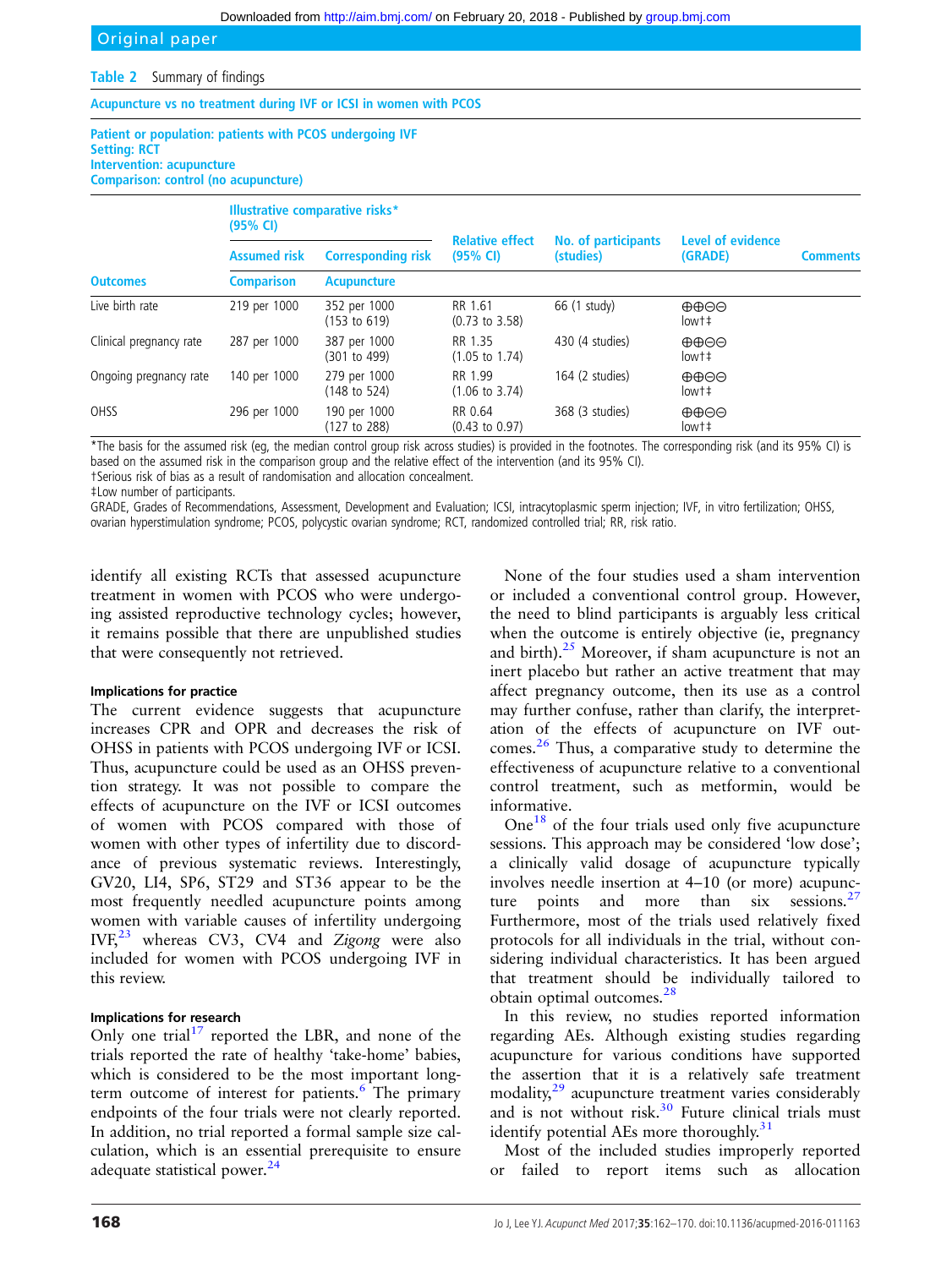<span id="page-7-0"></span>concealment and blinding. Thus, there is an ongoing need for future high quality trials, which should be reported according to the Consolidated Standards of Reporting Trials (CONSORT) statement (including prospective ethical approval and trial registration<sup>32–34</sup>) and Standards for Reporting Interventions in Clinical Trials of Acupuncture (STRICTA).<sup>[35](#page-8-0)</sup>

## **CONCLUSION**

This review indicated that acupuncture may increase the CPR and OPR and decrease the risk of OHSS during IVF or ICSI. Further rigorously designed studies are needed to confirm the efficacy and safety of acupuncture in patients with PCOS using IVF or ICSI.

Contributors II and YIL were responsible for the study concept, design, and literature search; they participated in the data analysis and interpretation and approved the final manuscript.

Competing interests None declared.

Provenance and peer review Not commissioned; externally peer reviewed.

#### **REFERENCES**

- 1 Rotterdam ESHRE/ASRM-Sponsored PCOS Consensus Workshop Group. Revised 2003 consensus on diagnostic criteria and long-term health risks related to polycystic ovary syndrome. Fertil Steril 2004;81:19–25.
- 2 Fauser BC, Tarlatzis BC, Rebar RW, et al. Consensus on women's health aspects of polycystic ovary syndrome (PCOS): the Amsterdam ESHRE/ASRM-Sponsored 3rd PCOS Consensus Workshop Group. [Fertil Steril](http://dx.doi.org/10.1016/j.fertnstert.2011.09.024) 2012;97:28–38.e25.
- 3 Thessaloniki EA-SPCWG. Consensus on infertility treatment related to polycystic ovary syndrome. [Hum Reprod](http://dx.doi.org/10.1093/humrep/dem426) 2008;23:462–77.
- 4 Practice Committee of American Society for Reproductive Medicine. Ovarian hyperstimulation syndrome. Fertil Steril 2008;90:S188–93.
- 5 Humaidan P, Nelson SM, Devroey P, et al. Ovarian hyperstimulation syndrome: review and new classification criteria for reporting in clinical trials. [Hum Reprod](http://dx.doi.org/10.1093/humrep/dew149) 2016;31:1997–2004.
- 6 Tso LO, Costello MF, Albuquerque LE, et al. Metformin treatment before and during IVF or ICSI in women with polycystic ovary syndrome. [Cochrane Database Syst Rev](http://dx.doi.org/10.1002/14651858.CD006105.pub3) 2014;11:CD006105.
- 7 Carr D. Somatosensory stimulation and assisted reproduction. [Acupunct Med](http://dx.doi.org/10.1136/acupmed-2014-010739) 2015;33:2–6.
- 8 Johansson J, Redman L, Veldhuis PP, et al. Acupuncture for ovulation induction in polycystic ovary syndrome: a randomized controlled trial. [Am J Physiol Endocrinol Metab](http://dx.doi.org/10.1152/ajpendo.00039.2013) 2013;304:E934–43.
- 9 Liang F, Koya D. Acupuncture: is it effective for treatment of insulin resistance? [Diabetes Obes Metab](http://dx.doi.org/10.1111/j.1463-1326.2009.01192.x) 2010;12:555–69.
- 10 Johansson J, Stener-Victorin E. Polycystic ovary syndrome: effect and mechanisms of acupuncture for ovulation induction. [Evid Based Complement Alternat Med](http://dx.doi.org/10.1155/2013/762615) 2013;2013:762615.
- 11 Deeks JJ, Higgins JPT, Altman DG. Chapter 9: analyzing data and undertaking meta-analyses. In: Higgins J, Green S, eds. Cochrane handbook for systematic reviews of interventions

version 5.1.0. The Cochrane Collaboration, 2011, [http://www.](http://www.cochrane-handbook.org) [cochrane-handbook.org](http://www.cochrane-handbook.org). 2011.

- 12 Higgins JPT, Altman DG. Chapter 8: assessing risk of bias in included studies; In: Higgins J, Green S, eds. Cochrane handbook for systematic reviews of interventions version 5.1.0. The Cochrane Collaboration, 2011, [http://www.cochrane](http://www.cochrane-handbook.org)[handbook.org](http://www.cochrane-handbook.org). 2011.
- 13 Guyatt GH, Oxman AD, Vist GE, et al. GRADE: an emerging consensus on rating quality of evidence and strength of recommendations. [BMJ](http://dx.doi.org/10.1136/bmj.39489.470347.AD) 2008;336:924–6.
- 14 Guyatt GH, Oxman AD, Kunz R, et al. What is "quality of evidence" and why is it important to clinicians? [BMJ](http://dx.doi.org/10.1136/bmj.39490.551019.BE) 2008;336:995–8.
- 15 Li J, Cui W, Sun W, et al. Effect of electroacupuncture on egg quality and tumor necrosis factor-a of patients with polycystic ovarian syndrome. World J Acupunct Moxibustion 2014;24:9–15.
- 16 Altutunji A. Effect of follicular phase acupuncture on anti-Mullerian hormone in PCOS patients undergoing in vitro fertilization and the effect on assisted reproduction outcome: a randomized, controlled clinical study [Doctor's thesis]. Wuhan: Huazhong University of Science & Technology, 2013.
- 17 Cui W, Li J, Sun W, et al. Effect of electroacupuncture on oocyte quality and pregnancy of patients with PCOS undergoing in vitro fertilization and embryo transfer. World J Acupunct Moxibustion 2012;22:23–9.
- 18 Rashidi BH, Tehrani ES, Hamedani NA, et al. Effects of acupuncture on the outcome of in vitro fertilisation and intracytoplasmic sperm injection in women with polycystic ovarian syndrome. [Acupunct Med](http://dx.doi.org/10.1136/acupmed-2012-010198) 2013;31:151-6.
- 19 Huang DM, Huang GY, Lu FE, et al. Acupuncture for infertility: is it an effective therapy? [Chin J Integr Med](http://dx.doi.org/10.1007/s11655-011-0611-8) 2011;17:386-95.
- 20 Ouyang BS, Gao J, Che JL, et al. Effect of electroacupuncture on tumor necrosis factor-alpha and vascular endothelial growth factor in peripheral blood and joint synovia of patients with rheumatoid arthritis. [Chin J Integr](http://dx.doi.org/10.1007/s11655-011-0783-2) [Med](http://dx.doi.org/10.1007/s11655-011-0783-2) 2011;17:505–9.
- 21 Leonhardt H, Hellström M, Gull B, et al. Serum anti-Müllerian hormone and ovarian morphology assessed by magnetic resonance imaging in response to acupuncture and exercise in women with polycystic ovary syndrome: secondary analyses of a randomized controlled trial. [Acta Obstet Gynecol](http://dx.doi.org/10.1111/aogs.12571) [Scand](http://dx.doi.org/10.1111/aogs.12571) 2015;94:279–87.
- 22 Wang Y, Li Y, Chen R, et al. Electroacupuncture for reproductive hormone levels in patients with diminished ovarian reserve: a prospective observational study. [Acupunct](http://dx.doi.org/10.1136/acupmed-2015-011014) [Med](http://dx.doi.org/10.1136/acupmed-2015-011014) 2016;34:386–91.
- 23 Cheong YC, Dix S, Hung Yu Ng E, et al. Acupuncture and assisted reproductive technology. Cochrane Database Syst Rev 2013;7:Cd006920.
- 24 Schulz KF, Grimes DA. Sample size calculations in randomised trials: mandatory and mystical. *[Lancet](http://dx.doi.org/10.1016/S0140-6736(05)61034-3)* 2005;365:1348-53.
- 25 Manheimer E, van der Windt D, Cheng K, et al. The effects of acupuncture on rates of clinical pregnancy among women undergoing in vitro fertilization: a systematic review and meta-analysis. [Hum Reprod Update](http://dx.doi.org/10.1093/humupd/dmt026) 2013;19:696-713.
- 26 Manheimer E. Selecting a control for in vitro fertilization and acupuncture randomized controlled trials (RCTs): how sham controls may unnecessarily complicate the RCT evidence base. [Fertil Steril](http://dx.doi.org/10.1016/j.fertnstert.2011.04.040) 2011;95:2456–61.
- 27 Anderson B, Rosenthal L. Acupuncture and in vitro fertilization: critique of the evidence and application to clinical practice. [Complement Ther Clin Pract](http://dx.doi.org/10.1016/j.ctcp.2012.11.002) 2013;19:1–5.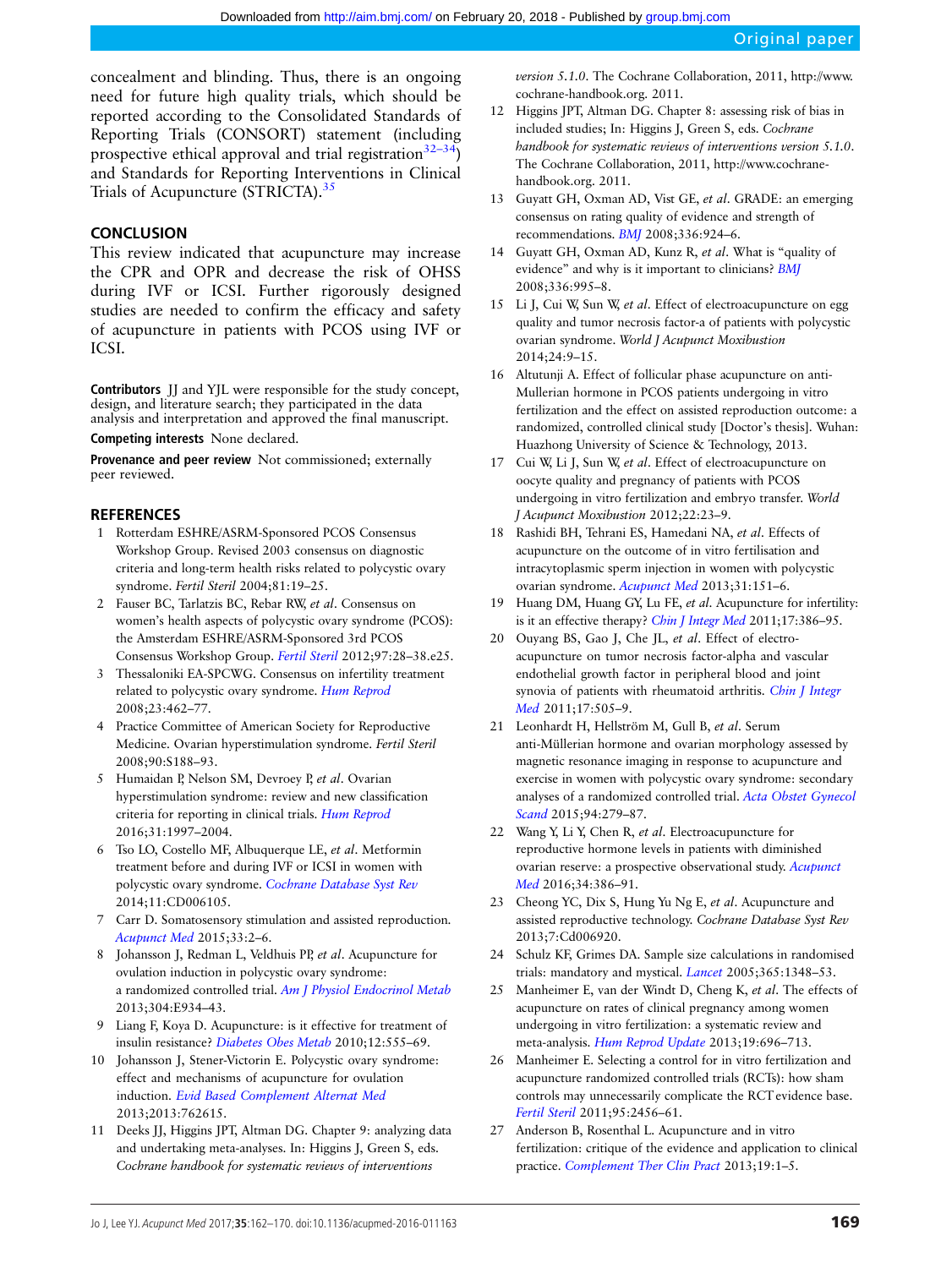- <span id="page-8-0"></span>28 Nandi A, Shah A, Gudi A, et al. Acupuncture in IVF: A review of current literature. [J Obstet Gynaecol](http://dx.doi.org/10.3109/01443615.2014.919997) 2014;34:555–61.
- 29 Park J, Sohn Y, White AR, et al. The safety of acupuncture during pregnancy: a systematic review. [Acupunct Med](http://dx.doi.org/10.1136/acupmed-2013-010480) 2014;32:257–66.
- 30 Wheway J, Agbabiaka TB, Ernst E. Patient safety incidents from acupuncture treatments: a review of reports to the National Patient Safety Agency. [Int J Risk Saf Med](http://dx.doi.org/10.3233/JRS-2012-0569) 2012;24:163–9.
- 31 Ioannidis JP, Evans SJ, Gotzsche PC, et al. Better reporting of harms in randomized trials: an extension of the CONSORT statement. [Ann Intern Med](http://dx.doi.org/10.7326/0003-4819-141-10-200411160-00009) 2004;141:781–8.
- 32 Schulz KF, Altman DG, Moher D, et al. CONSORT 2010 statement: updated guidelines for reporting parallel group randomised trials. [BMJ](http://dx.doi.org/10.1136/bmj.c332) 2010;340:c332.
- 33 Carr D. Raising the bar on the ethical standards of acupuncture research. [Acupunct Med](http://dx.doi.org/10.1136/acupmed-2015-010862) 2015;33:178–9.
- 34 Ma B, Ke FY, Zheng EL, et al. Endorsement of the CONSORT statement by Chinese journals of Traditional Chinese Medicine: a survey of journal editors and review of journals' instructions for authors. Acupunct Med 2016;34:178–83.
- 35 MacPherson H, Altman DG, Hammerschlag R, et al. Revised STandards for Reporting Interventions in Clinical Trials of Acupuncture (STRICTA): extending the CONSORT statement. [PLoS Med](http://dx.doi.org/10.1371/journal.pmed.1000261) 2010;7:e1000261.